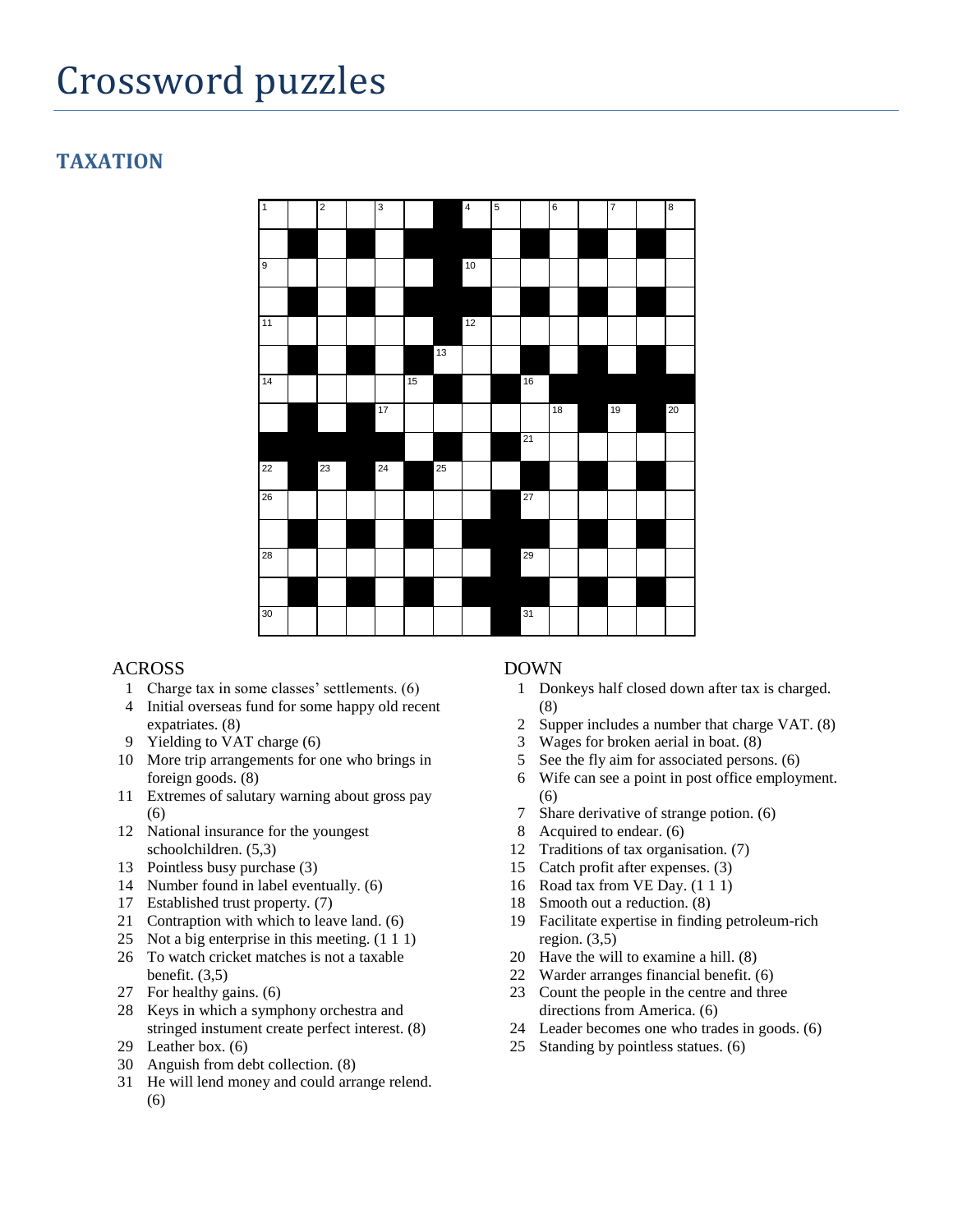## **ACCOUNTANCY**



## ACROSS

- Investment sounds wrong (5)
- Undertaker half settles his account, but it is not enough (9)
- Charge to relieve social security (3,6)
- Avoid the fiddle (5)
- Debentures scud round risky asset (13)
- Touch the plant (4)
- Wild man greases woman leader (10)
- Too expensive? Yes darling (10)
- Limit stated in proof (4)
- Group therapist advises on employee health (13)
- Change the final word and number (5)
- Amount which is neither frozen nor a loss (9)
- Tunnel man arranges legal end (9)
- Shear confusion over holding (5)

- Starts the day with a drink and secures financial backing (10)
- Casual in relaxation (3)
- Be severe in restricted area (6)
- Not enough to look back on 4 (9)
- Courted and time-recorded (5)
- Paid debenture for a forgiven sinner (8)
- Proud attire put on for financial review (11)
- Stage in the life of a paste pot (4)
- Press client to arrange two images on computer (11)
- Oliver organised roof makers (10)
- Nasty coat acquired regardless of price (2,3,4)
- Defence organisation in post produces latest design (8)
- Coins to limits of knowledge (6)
- Reduce a flap (5)
- Lawyers gives thanks for information (4)
- European trade zone produces an alternative to peseta (3)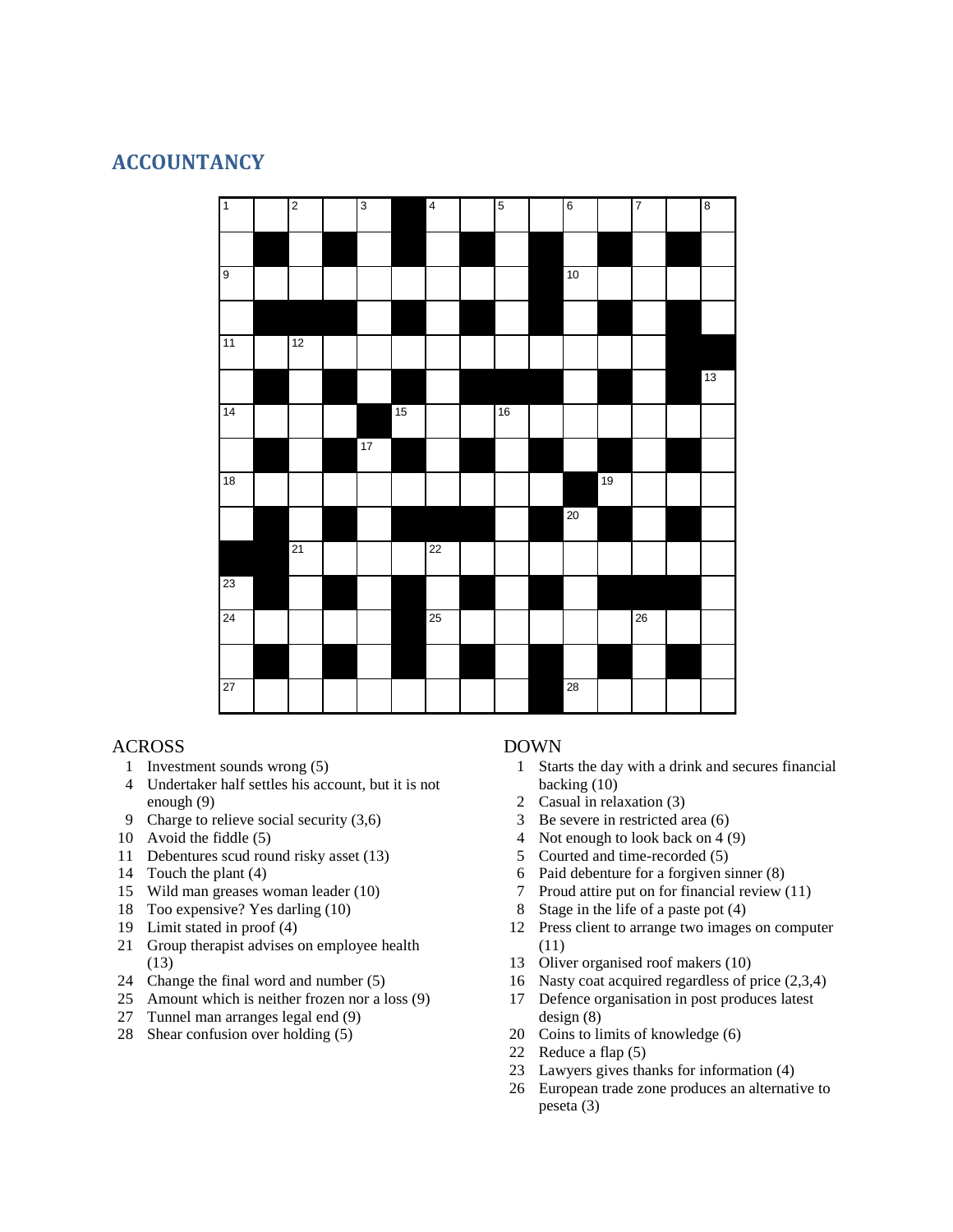## **LAW**



## ACROSS

- Juror turns into grocer (10)
- Account as conciliator (4)
- Wonderful charge before 1929 (8)
- Long speech in favour of three numbers (6)
- Help a gamble (4)
- Withdrawing or removing (10)
- Police forces with the point or custodian (9)
- Recipient has finished with drugs (5)
- Right to rid anyhow (5)
- Certified wrong ordinates (9)
- Concessions on taxable earnings (10)
- Sight of opinion (4)
- Such knowledge is offensive (6)
- Pass ruler to correct mistake (4,4)
- I hope to inherit with her (4)
- Sent masses for tax bill (10)

- Remainder is largely revamped and tax paid again (9)
- Not much money for the police (7)
- Formally acknowledge that there is no increase (8)
- Determining a solicitor's bill and his duty  $(8,2,5)$
- Rescission calls for bells to be rung again (6)
- Arrangement or ratio if much more (1,8)
- From another place, Arab is almost under (7)
- Ownership reversed in admirality (4-5)
- Nothing right in amazing wonderment at fund (9)
- Police uniforms in court (8)
- Let out to lend again (7)
- Forfeiture leads to heart attack (7)
- Company's articles taken from a table (5,1)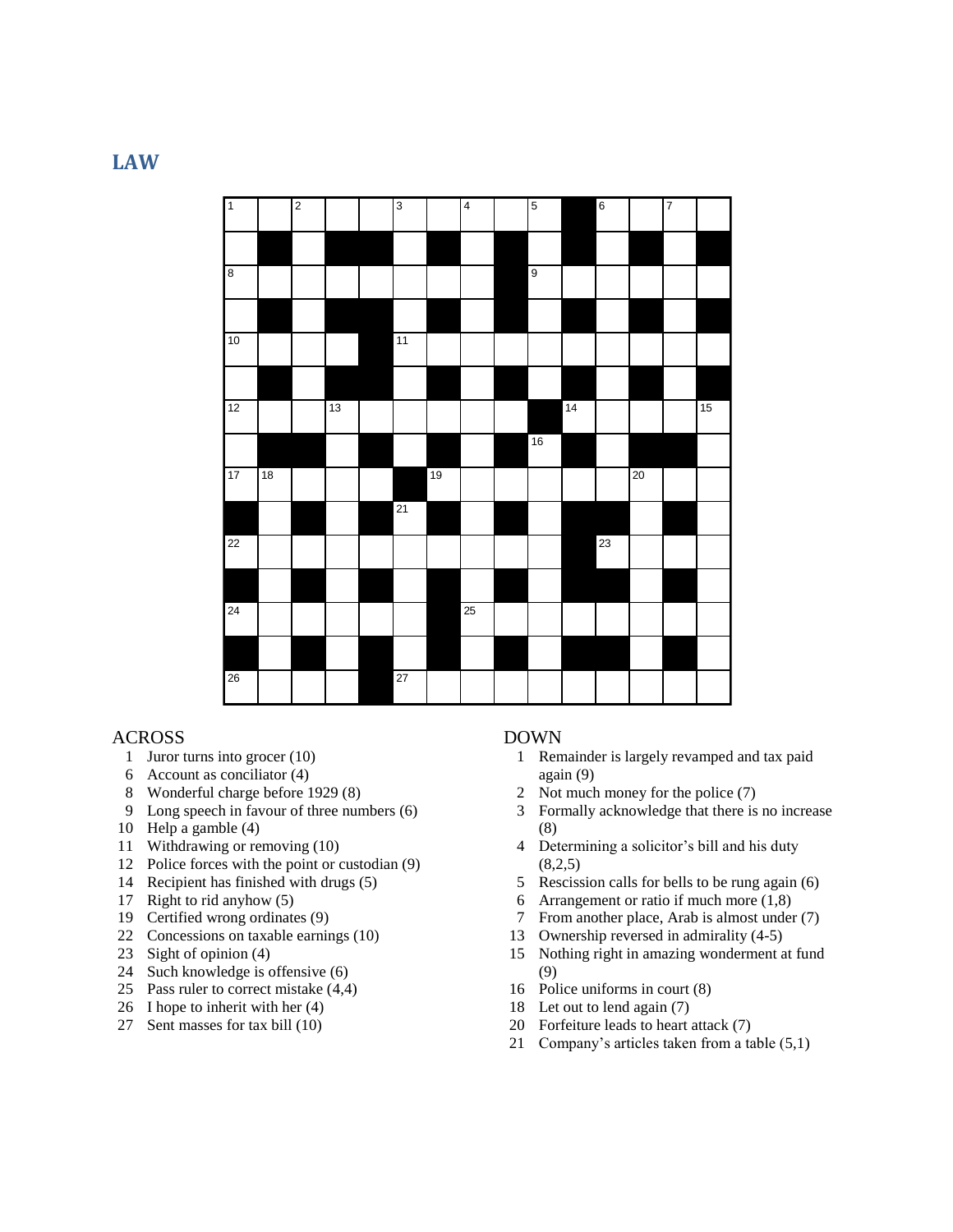## **MEDICINE**



## ACROSS

- Ran back to bed with two elements of drug (8)
- Sounds like an illegal birth (6)
- Iron man or woman (6)
- The extremes of a duchess and little Anne suffer from muscular dystrophy (8)
- Inflammation found in past years (4)
- An animal, unfortunately, where I see an infection of the gums (10)
- Mathematics of the gall bladder (8)
- See the body develop in a long row (4)
- Eye disease on the farm (1 1 1 1)
- Chest bone with oxygen produces some protein particle (8)
- Milky drink for skin spots (4,2,4)
- Baby feed used in 21? (4)
- Dental X-ray as you eat chicken (8)
- Consumption from endless heating (6)
- End of intestine about and around stomach (6)
- Salt leads to a point of an enzyme (8)

- Skilful enzyme (5)
- Arrange to enclose intestinal cavities and grow together (11)
- Bad lions eat this part of foot (8)
- Iron-clad magnets arranged for X-ray of new bone by tumour (7,8)
- Buccaneer starts with an amount of cheek (6)
- Part of the body either way (3)
- Arrange to mince four bones in the tarsus (9)
- Broken silage meter or skin sensitivity tester (11)
- Antihistamine drug from a state and then at a host for dinner (9)
- Numb teat placed in implant (8)
- Psychiatric disorder where you arrange suit in half a day (6)
- Breathing equipment slung around (5)
- Consume some meat (3)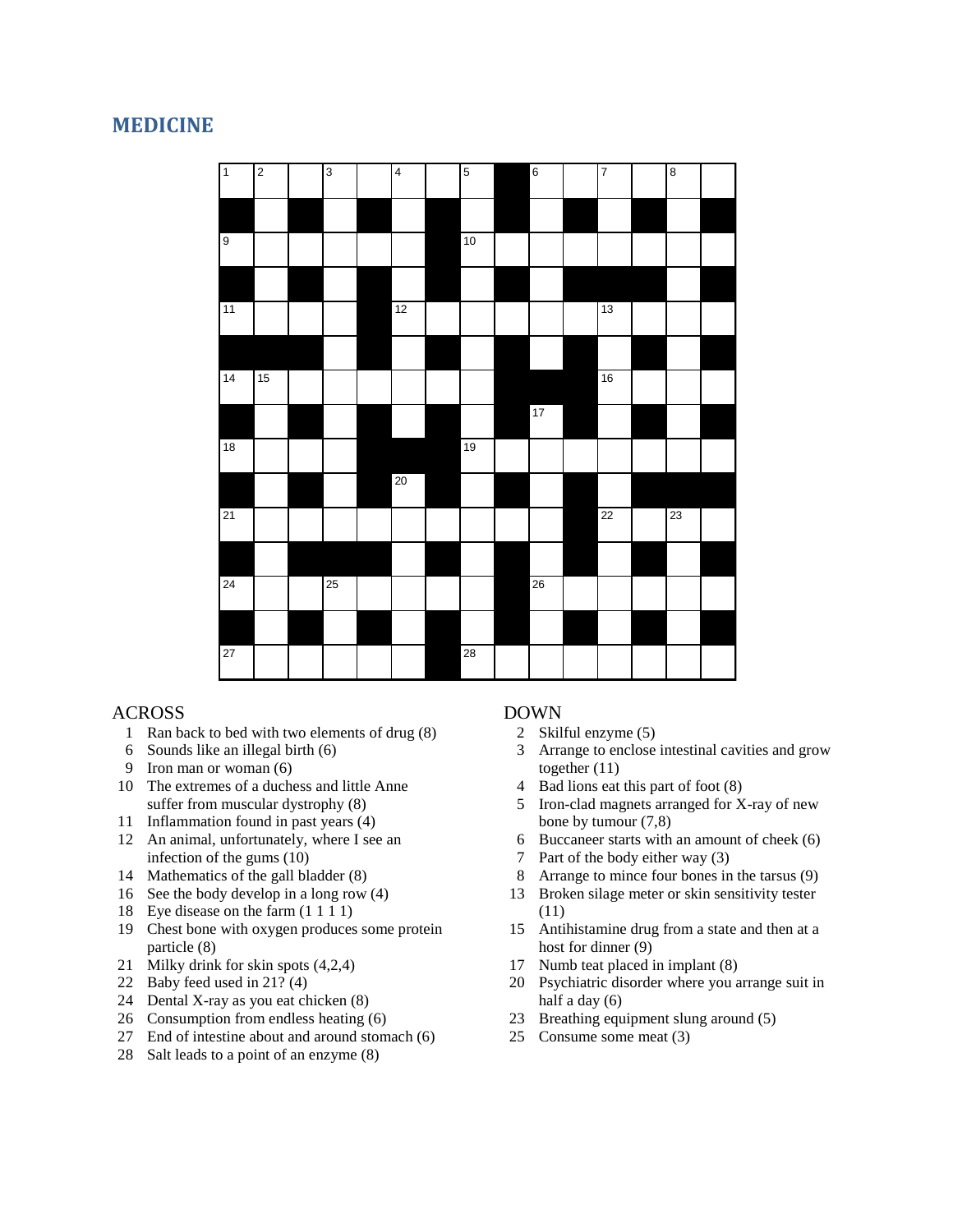## **BUILDING**

| $\overline{1}$ | $\overline{2}$ | $\overline{3}$ | $\overline{4}$ | $\overline{5}$  | $\sqrt{6}$ | $\overline{7}$ | $\overline{\bf 8}$ |  |
|----------------|----------------|----------------|----------------|-----------------|------------|----------------|--------------------|--|
|                |                |                |                |                 |            |                |                    |  |
| $\overline{9}$ |                |                | 10             |                 |            |                |                    |  |
|                |                |                |                |                 |            |                |                    |  |
| 11             |                |                |                | 12              |            | 13             |                    |  |
|                |                |                |                |                 |            |                |                    |  |
| 14             |                |                | 15             |                 | 16         |                | 17                 |  |
|                |                |                |                |                 |            |                |                    |  |
| 18             |                | 19             |                | 20              |            | 21             |                    |  |
|                |                |                |                |                 |            |                |                    |  |
| 22             | 23             |                | 24             |                 | 25         |                |                    |  |
|                |                |                |                |                 |            |                |                    |  |
| $26\,$         |                |                |                | $\overline{27}$ |            | 28             |                    |  |
|                |                |                |                |                 |            |                |                    |  |
| 29             |                |                |                | 30              |            |                |                    |  |

## ACROSS

- Office can produce pure building metal (5,3)
- Recent arrangement in middle (6)
- It is tied in wood (4)
- Painting of Monro's end (4,6)
- Corner moulding of intersection hole (5,5)
- Damage in metallic crust (4)
- Woman rep organises workforce (8)
- Tear noticed by cutter (3-3)
- Glass roof (6)
- Main smoker does plumbing (4,4)
- Cover nothing at this open-air pool (4)
- Metal paint and French church manual (4,6)
- Becomes abrasive from a drink and newspaper  $(5,5)$
- Remove lawn (4)
- Type of hip used for weaving in America (6)
- Be rested to arrange thatching material (4,4)

- Used for measuring length of sheet recording (5.4)
- Flat cap designed for pet (3,4)
- Stones to the doctors (5)
- Mesh trap (3)
- Restaurant displays an irate face (9)
- Plenty of paint but not a drop! (3-4)
- Blooming fittings! (5)
- Bill for transport to Long Island castle of synthetic resin used in paint (7)
- Fix honest jam (5,4)
- Heavy plant bears fruit (5,4)
- Roosted badly in complete entrance (4,3)
- Couple hold bent container for decorator (7)
- See the oil go into cold store (5)
- Leaves sections (5)
- Fashionable lead found in hostelry (3)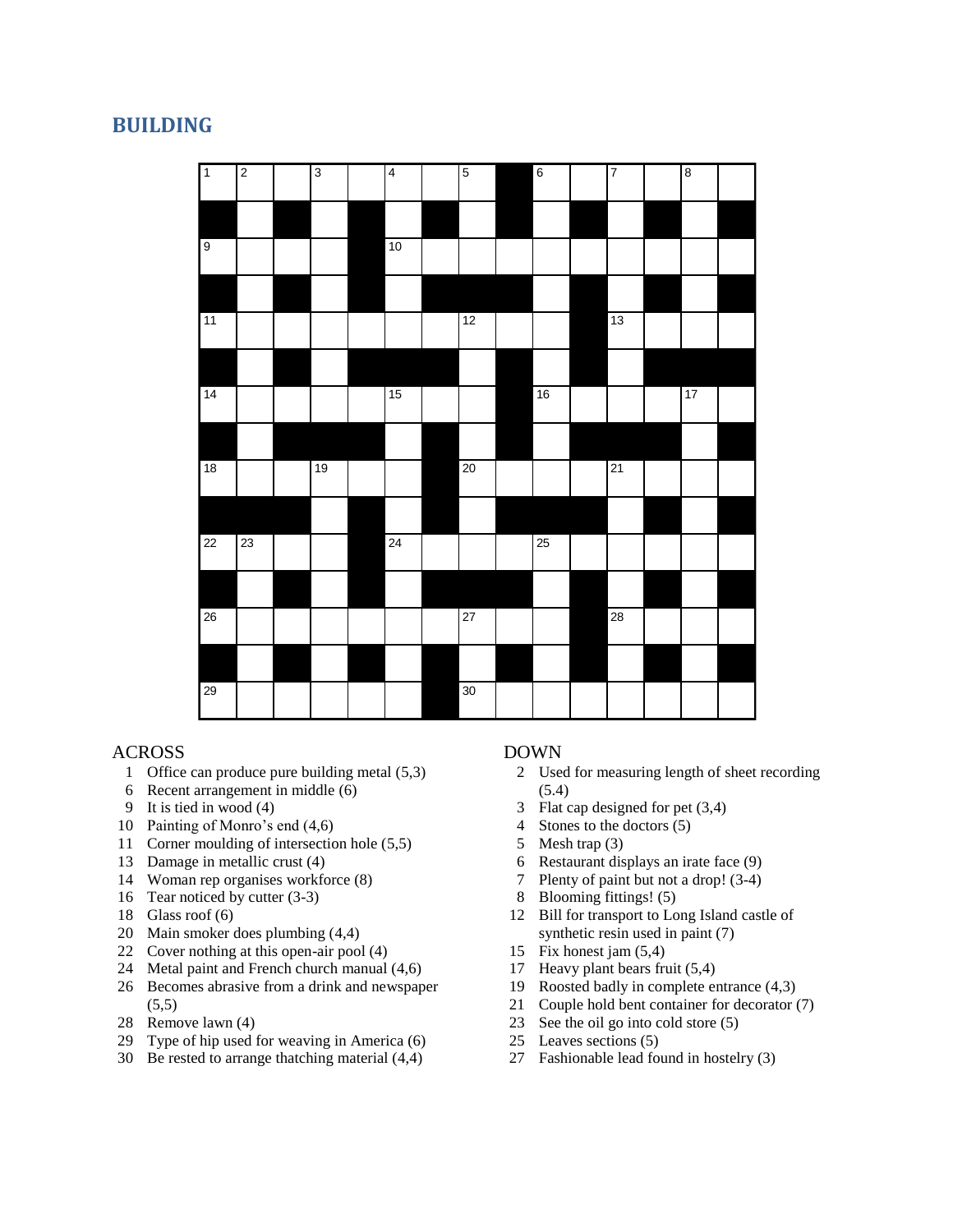## **MUSIC**



## ACROSS

- Cream baton waved to indicate strong beat (3,7)
- Flowery creation by Geoffrey or Alan (4)
- Extremes of audio equipment positioned and tested (10)
- Turn pots back for organ music (4)
- Swedish composer produces work starting with some Franz Liszt, the middle section of chamber music and an extract from the Waldstein sonata. (5,7)
- Freestyle composition on what a popular drink is, that is. (9)
- German composer produces sound of an organic body (5)
- First person's view of American composer (5)
- Shirtless vegetarian produces anthem to St Mary (3,6)
- Cannot afford blotch for simple harmony  $(5,2,1,4)$
- Honest diapason (4)
- Unloved sow produces vocal tone (5,5)
- Fade away until sound has gone (4)
- Worsted art arranged by popular singer (3,7)

- Exceed the tempo (4)
- Done badly at point in vibrating string (4)
- Short payload needed for work by Brahms (4,8)
- Easy balladeer initially comes right off one note (5)
- Very long note is bound by Pope's letter (4,5)
- Curtails no dissonance about 20 KHz (10)
- Phony radio broadcast about plainsong mode (10)
- French bass drum made according to a large European first class direction. (6,6)
- Deft choral arrangement of subdominant of 20  $(1,4,5)$
- *Banana Noel* arranged for opera by Donizetti  $(4.6)$
- Form oasis in affected style (9)
- Worries about guitar neck (5)
- Italian fugue in baroque fugal style (4)
- Amend composition as tide returns (4)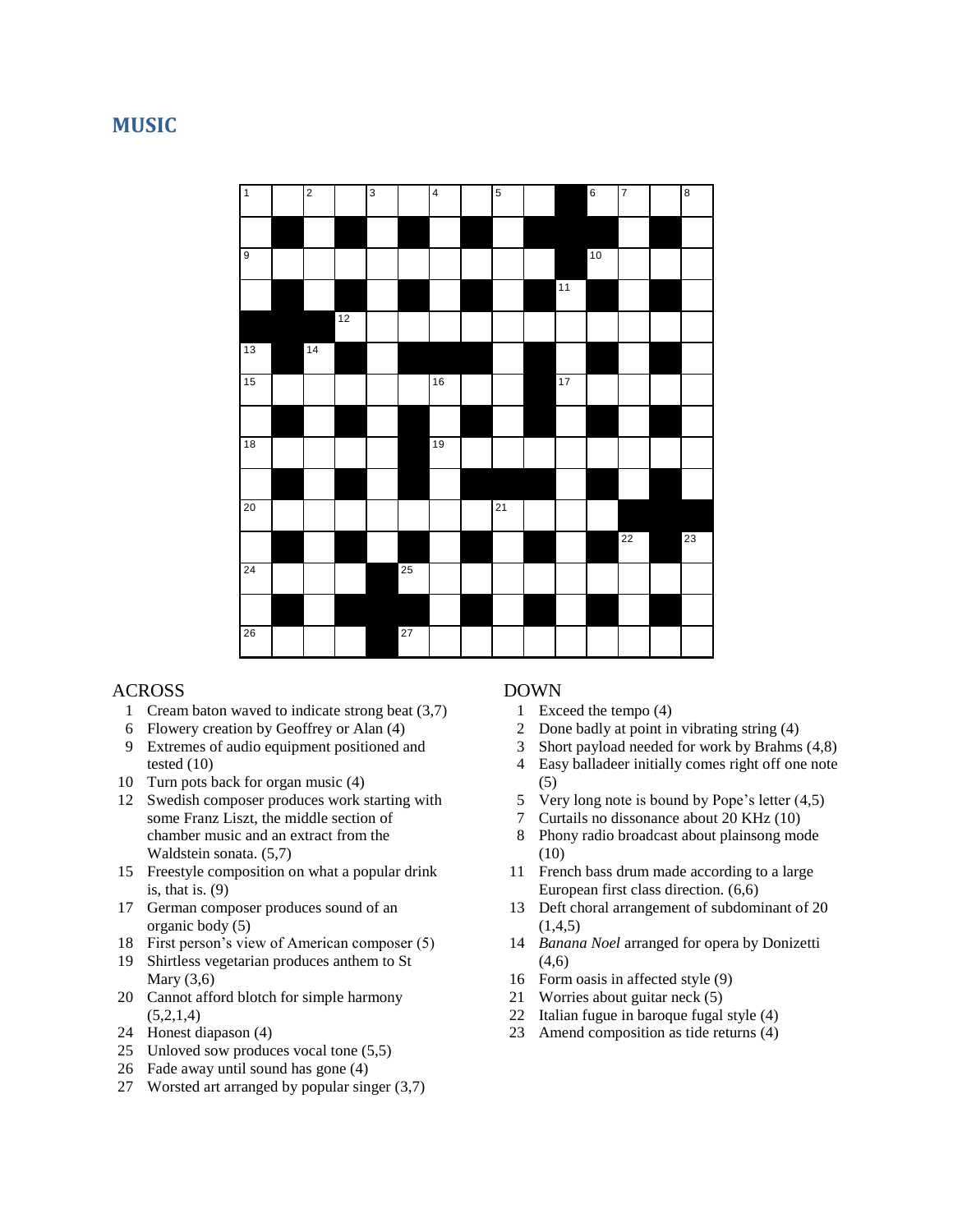## **HOUSEHOLD**



## ACROSS

- Bend fastener to fit shirt (3,3)
- Shelving until law changes (4,4)
- Two garments for this old one (5,4)
- Two companies and a drink (5)
- Work in cool place to fix engine (3,4)
- Otherwise located abandoned drink (4,3)
- Pale illumination (5)
- Thick bread at front door (8)
- Gave beer or tea (8)
- Hairdo almost arranged during broadcast (5)
- For example a thousand call fifty thousand about yellow food (3,4)
- Pets or pests? (7)
- Musical instrument agency (5)
- Tamer oats produce dinner (5,4)
- Communist preserve strawberry dessert (3,5)
- Boiler drum (6)

- Four lenses in one frame (8)
- Warm mat produces our glow (4,3)
- Partly think that bravery provides the text (3,6)
- Vegetable dish arranged for tiara with head and locks (9,5)
- Nearby pub (5)
- Neck brace is worn with shirt (7)
- Meal packet makes a drink (3,3)
- Mocked reliable form of fish (6,8)
- Napkin used for extremes of servicing a car and smoking a cigarette (9)
- Exotice meat dish from sound temperature, note (8)
- Fiancee is occupied (7)
- Most expensive loved one (7)
- Eat like half the devils at the end of a tour (6)
- Lightweight in flounces (5)